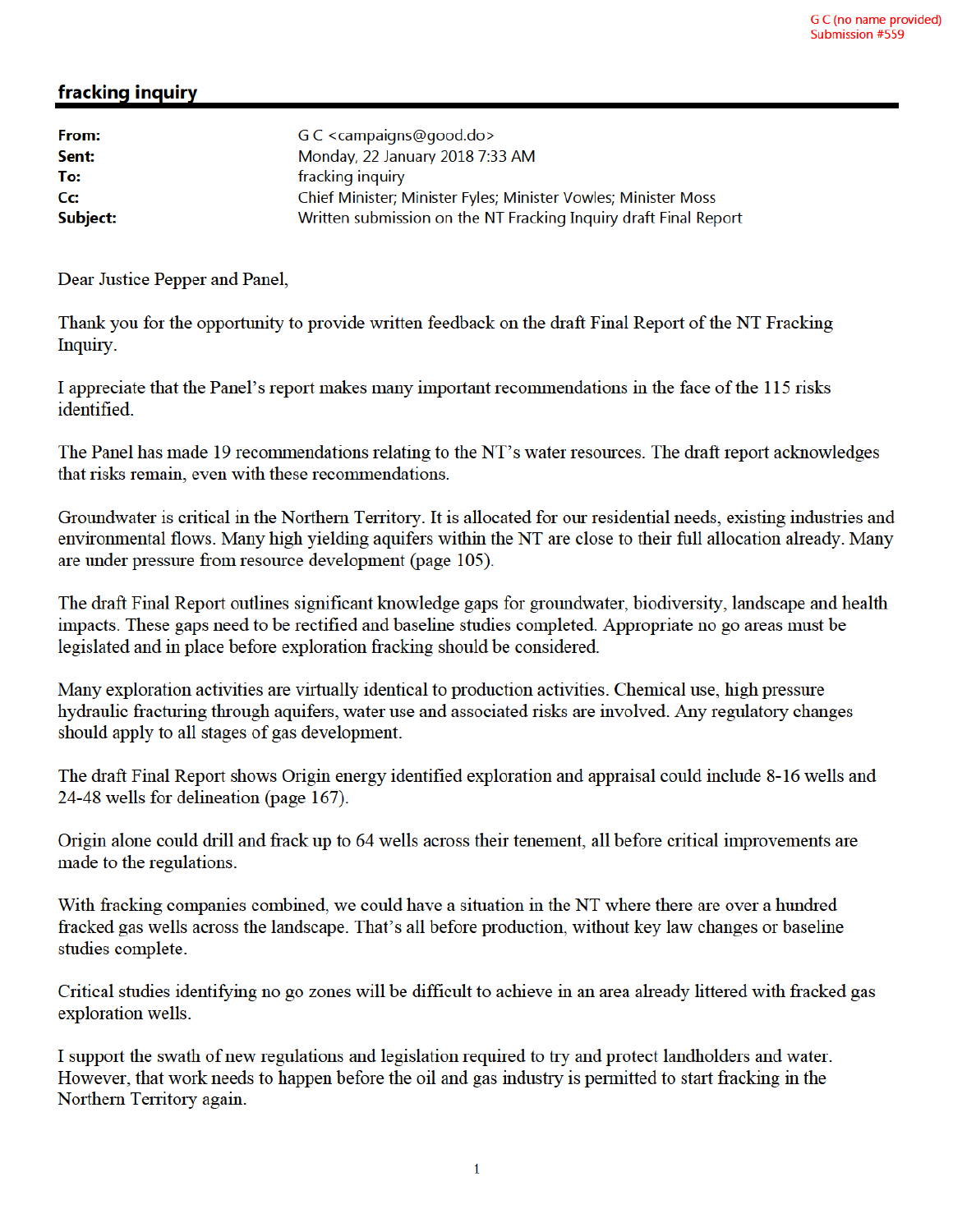The below critical recommendations must be improved and work completed BEFORE EXPLORATION fracking takes place.

Recommendation 5.1 (Enforceable code of practice for abandonment of onshore gas wells)

Recommendation 5.6 (Wastewater management framework)

Recommendation 7.1 (Water Act amended for shale extraction licence and payment for water)

Recommendation 7.4 (Strategic regional environmental and baseline assessment (SREBA), including a regional groundwater model, be developed and undertaken)

Recommendation 8.4 (Fire management plan and 10 year baseline assessment)

Recommendation 9.2 (Code of practice be developed and implemented for monitoring, detection and reporting of methane emissions)

Recommendation 10.1 (Human Health Risk Assessment prepared and approved)

Recommendation 12.11 (Social impact management plan) This recommendation should also be extended to allow for the legal right to say 'no' to fracking.

Recommendation 14.1 (Design and implement a full cost recovery system for fracking regulation)

Recommendation 14.16 (Legislation to regulate seismic surveys, drilling, hydraulic fracturing, and well abandonment)

Recommendation 14.18 (Fit and proper person test)

Recommendation 15.1 (Strategic regional environmental and baseline assessment (SREBA) undertaken and no go zones implemented)

In the NT there is a saying, "Once you frack you can't go back." Exploration fracking is no different. The studies, legal improvements and no-go zones suggested by the panel are critical. They must be actioned before any further fracking exploration.

Let's not wait until the production phase to put in place critical new regulations and laws. We must avoid delays to the protection of the Northern Territory's water, landscapes and people.

My view is to not even commence the process in the first place, once started there is not turning back.

We are experiencing the manipulation of the gas companies now, once they start who's going to shut them down or regulate them? They will just pay their way out' of any problems , like we are seeing now with back handed donations.

The NT doesn't have a good track record with mining without environmental impact. One example is Mt Todd where contaminates flowed down the Daly, who's cleaning up that mess?

Our water ways are precious, they are our livelihood and our income, they attract many millions of tourists each year. We are already seeing an impact to this with the Tindal contamination. This also highlights how easy it is for contaminates to seep into our waterways.